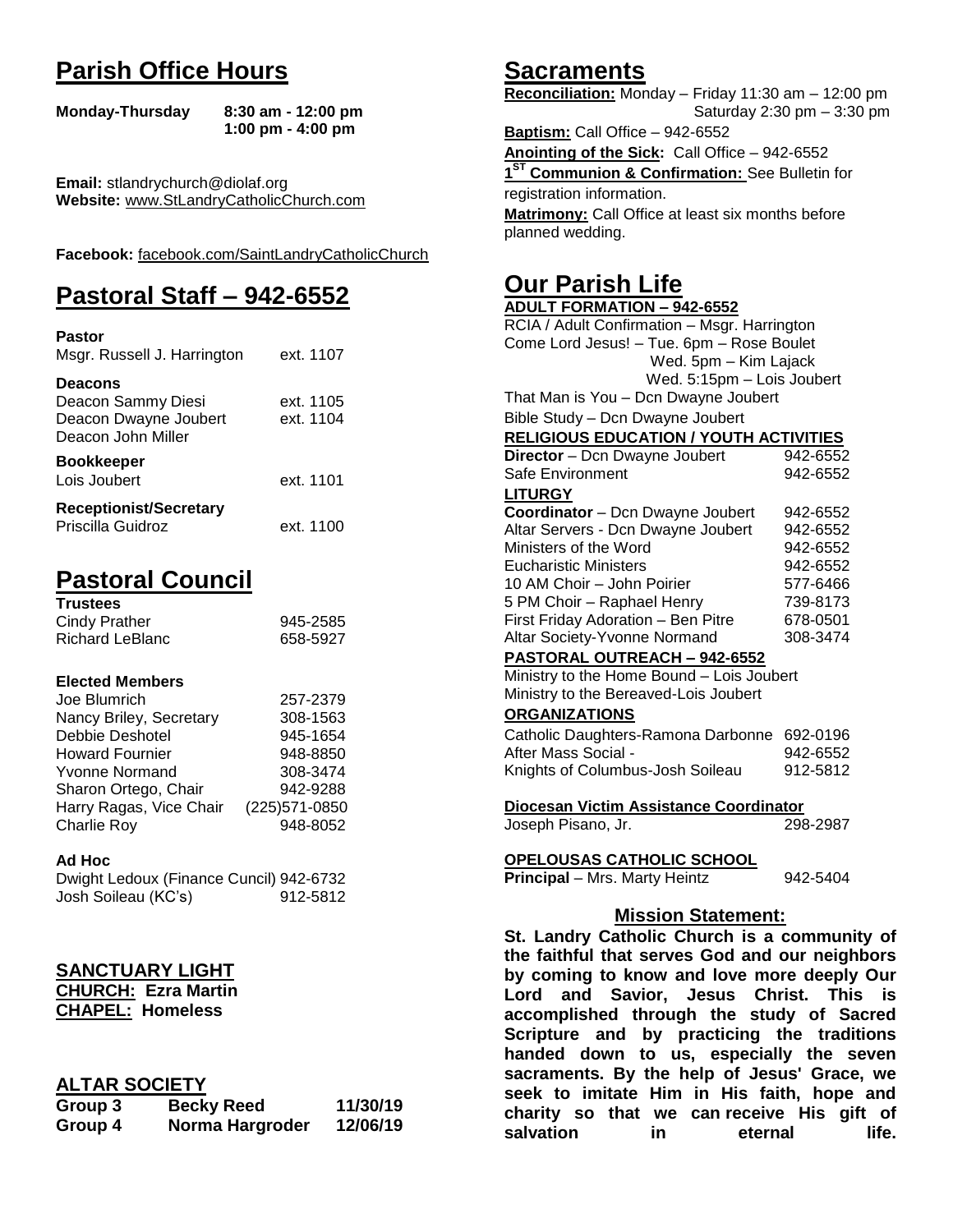**Volume 68, No. 48 –** *First Sunday of Advent* **– December 01, <sup>2019</sup>**

## *From the desk of Msgr. Harrington…*

# History of the **Doll & Toy Fund** Sponsored by the Catholic Daughters Court St. Landry #119

The Catholic Daughter organization was founded in 1903, in Utica, New York by the Knights of Columbus. The organization was originally known as Daughters of Isabella. The chosen motto is "Unity and Charity". In 1921 the organization's name was changed to the Catholic Daughters of America. The national headquarters is located on 71<sup>st</sup> Street in New York.

Our court, St. Landry #119, was founded on October 24, 1909. The first Regent was Mrs. M.A. Fields. It was the 3<sup>rd</sup> oldest court in Louisiana. Since then, 2 courts have disbanded, making our court the oldest in the state.

The Doll and Toy Fund began in 1920, 2 years after WW1 ended. Members saw a need to help families of local men who had served in the war. Used clothing and toys were collected. The clothing was mended and the toys were repaired which were then given to local families to give to their children for Christmas.

In more recent past years, some members of our court were school teachers. Two of the teachers, Aline Perrault and Rita Dejean, were able to provide names of less fortunate children attending their schools to the Doll & Toy Fund commiittee members. Mary Budd, a teacher In Leonville, also provided names to the Doll and Toy Fund.

After joining the Catholic Daughters in 1989, I began helping with the Doll and Toy Fund. We would meet at Queen of Angels church hall to wrap new toys. A note was attached showing the age and gender on each wrapped toy. Clothing was given to the older children. Used bikes were collected by members. Several bikes were donated each year by the Opelousas Police Department. The bikes were repaired by some police officers and husbands of the members.

After a couple of years, we worked from chairman Kim Gautreaux's home. In 1992, I took over as chairman and worked out of Lou Vidrine's home for a few years. Eventually we moved to move to Valentin Hall.

Today, we get names from teachers from the three public elementary schools in the city. We also give gifts to the Cerebral Palsy Clinic, CASA, children whose parents are receiving care from Opelousas Behavioral Health Clinic, Tender Loving Care Creative Blessings Daycare Center and Care For You (a Social Services program which offers counseling to children). Last year for the first time, we donated several stuffed animals to Opelousas city police officers to keep in their patrol cars to offer to children during a crisis situation. We also give to families that are referred to us.

Teachers have repeatedly expressed their gratitude to our organization for the toys given to their students. We have been told that for some children, the gifts they receive from us are the only gifts they receive for Christmas.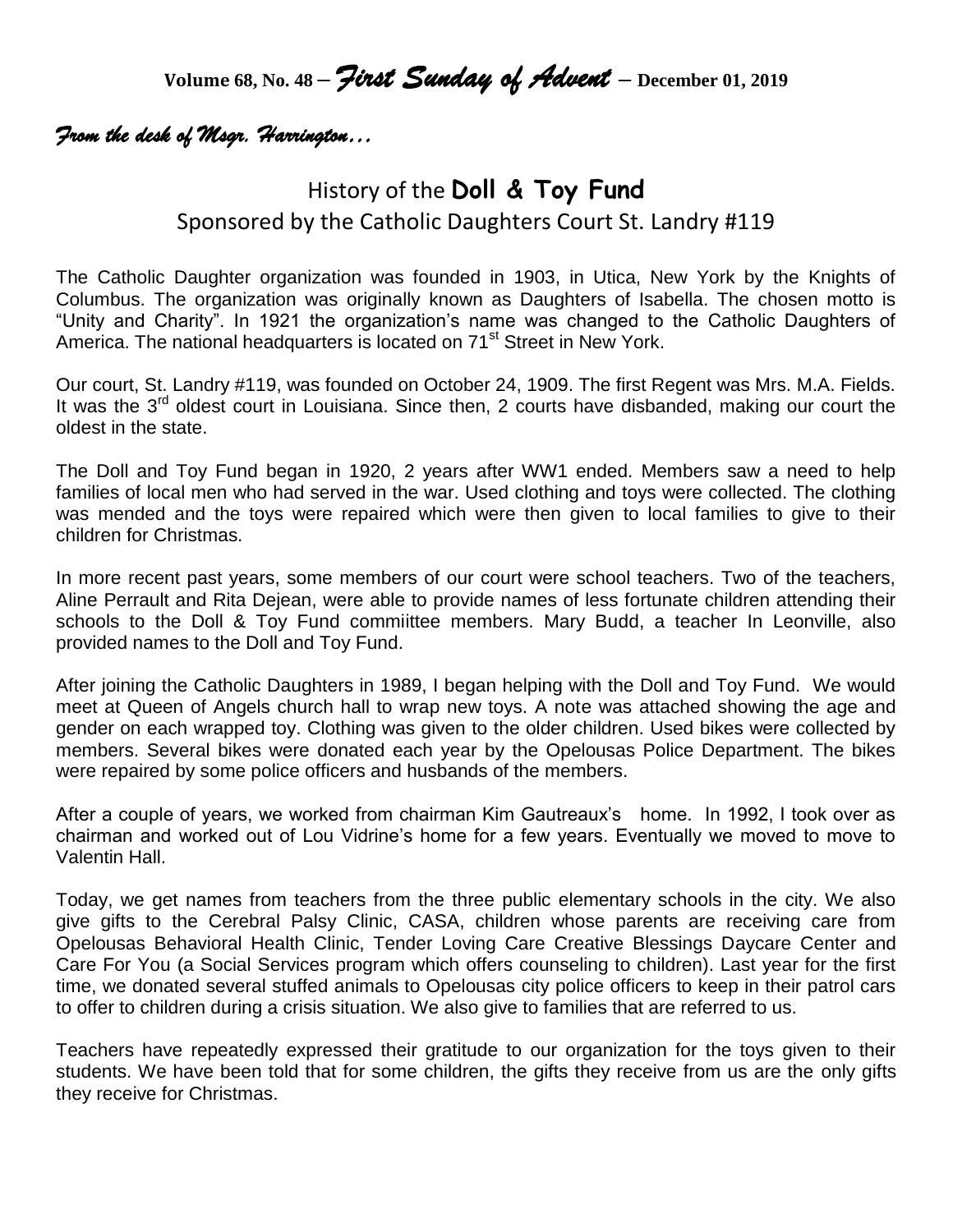## **POPE FRANCIS' INTENTIONS –**

**DECEMBER - The Future of the Very Young** That every country take the measures necessary to prioritize the future of the very young, especially those who are suffering.

#### **OFFERTORY COLLECTIONS – November 24, 2019**

| <b>REGULAR</b>                  | \$7819.04 |
|---------------------------------|-----------|
|                                 |           |
| <b>GOAL</b>                     | \$9000.00 |
| Maintenance & Repair Fund       | \$68.00   |
| Poor & Needy                    | \$325.00  |
| <b>Maintenance Endowment</b>    | \$20.00   |
| <b>Bishop's Services Appeal</b> | \$35.00   |
| <b>Military Arch-Diocese</b>    | \$100.00  |
| <b>Christmas Flowers</b>        | \$1324.00 |
| <b>ICONS</b>                    | \$50.00   |
| <b>OCS Foundation</b>           | \$1059.60 |
| p Q                             |           |

Thank You for Your Generosity!

### **2nd Collection**

**12/01/19** – Maintenance & Repair Fund **12/18/19** – No 2nd Collection

## **REMINDERS FOR THE WEEK**

**Sun. – 12/01**

**Mon. - 12/02**

| MON. - 12/02       |                           |
|--------------------|---------------------------|
| 10:00am            | <b>Bible Study</b>        |
| 6:00 <sub>pm</sub> | Rosary @ Lafleur Monument |
| 6:00 <sub>pm</sub> | <b>Bible Study</b>        |
|                    |                           |

## **Tue. - 12/03**

| 9:10am | <b>OCS Mass</b>   |
|--------|-------------------|
| 6:00pm | Come, Lord Jesus! |

### **Wed. - 12/04**

| 6:00am             | TMIY              |
|--------------------|-------------------|
| 5:00 <sub>pm</sub> | Come, Lord Jesus! |
| 5:15pm             | Come, Lord Jesus! |

- **Thu. - 12/05**
- **Fri. - 12/06 – Office Closed 7:00am** 1 1<sup>st</sup> Friday Adoration
- **Sat. - 12/07 7:30am**

| . <i>. .</i> . |                   |
|----------------|-------------------|
| 7:30am         | <b>Benedicton</b> |
| 8:00am         | Mass in Church    |

**\*The Rosary is prayed immediately following each Weekday Mass.**

## **READINGS FOR FAITH SHARING**

### **1 st Sunday in Advent**

| <b>Isaiah 2:1-5</b>    | They shall beat their swords |
|------------------------|------------------------------|
| into plowshares.       |                              |
| Psalm 122              | "Let us go rejoicing to the  |
| house of the Lord."    |                              |
| <b>Romans 13:11-14</b> | Now is the hour to awake     |
| from sleep.            |                              |
|                        |                              |

**Matthew 24: 37-44** The Son of Man will come at an hour you least expect.

Today's readings emphasize that we are called to do more during Advent than just wait for the Lord's coming. We are called to act. Isaiah call all people to come in peace and light to the mountain of the Lord. Saint Paul encourages the Romans to live in the light, conducting themselves appropriately. Jesus warns his disciples that the Second Coming could occur at any time and they must be prepared. Let us prepare right now by listening attentively to the word of God.

### **PRAY FOR OUR SEMINARIANS**

| -Michael Vidrine                                     | St. John, Melville                                 |
|------------------------------------------------------|----------------------------------------------------|
| -Trey Fontenot                                       | Sacred Heart of Jesus, VP                          |
| -Garrett Broussard OLOGC, LC                         |                                                    |
|                                                      | Father, in your plan for our salvation you provide |
| shepherds for your people. Fill your Church with the |                                                    |
| spirit of courage and love. AMEN.                    |                                                    |

## **PRAY FOR A PRIEST EACH DAY**

| <b>Sunday, 12/01</b> | Pope Francis                       |
|----------------------|------------------------------------|
| <b>Monday, 12/02</b> | Pope Emeritus Benedict XVI         |
| Tuesday, 12/03       | <b>Bp Douglas Deshotel</b>         |
| Wednesday, 12/04     | <b>Bp Emeritus Michael Jarrell</b> |
| Thursday, 12/05      | Fr. Stephen Ugwa                   |
| <b>Friday, 11/29</b> | Fr. Gregory Usselmann, LC          |
| Saturday, 11/30      | Fr. Jason Vidrine                  |
|                      |                                    |

Eternal Father, we lift up to You, these and all the priests of the world. Sanctify them. Heal and guide them. Mold them into the likeness of Your Son Jesus, the Eternal High Priest. May their lives be pleasing to You. In Jesus' name we pray. AMEN

### **AFTER MASS SOCIALS**

**Each Sunday, following the 8am and 10am Masses we gather in the South Sacristy of the church for coffee & donuts and FELLOWSHIP! Everyone is welcome! Please use the outside entrance near the southeast corner of the church. Please do not enter through the sanctuary. Please, NO FOOD in any other area of the church.**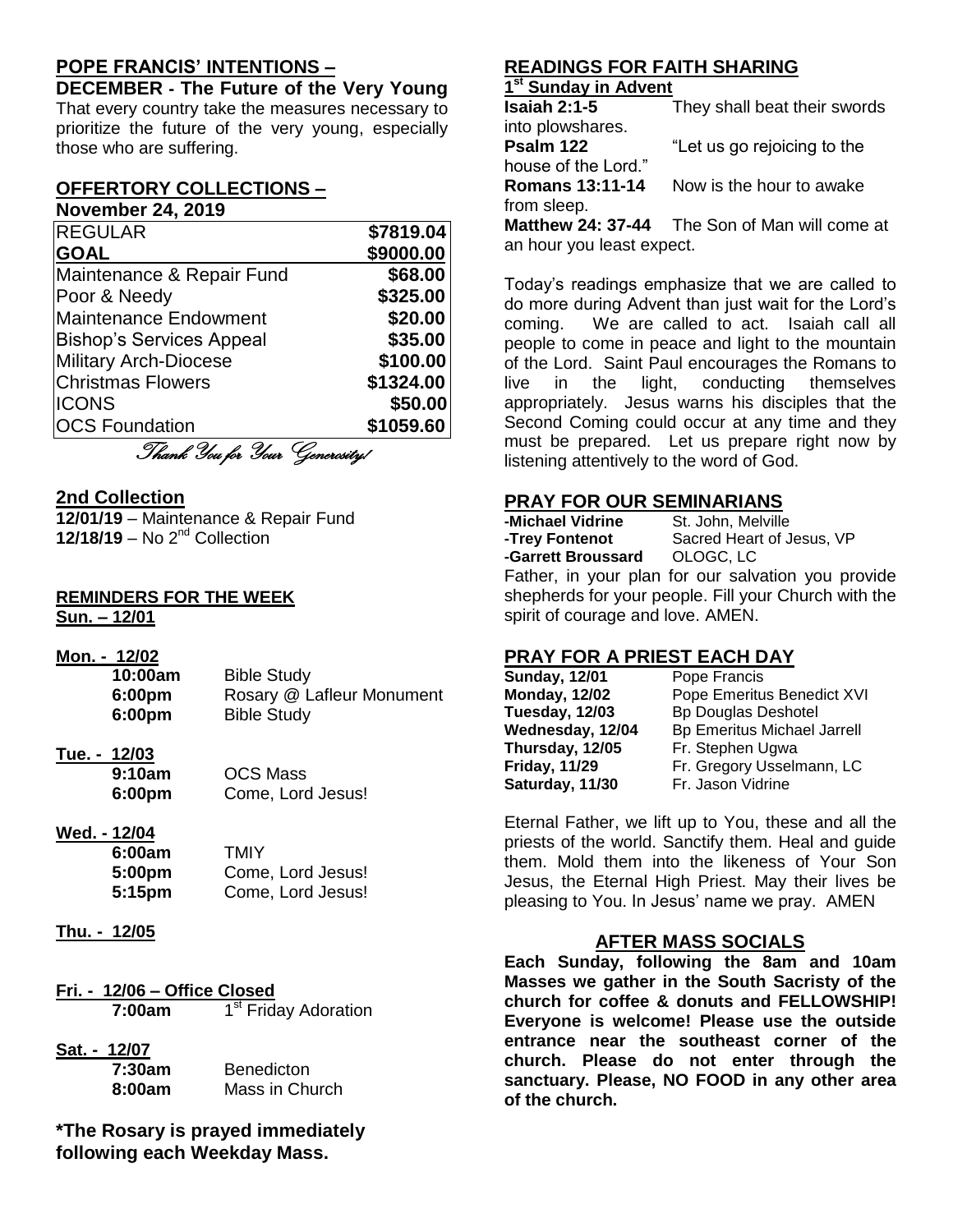## **MASS INTENTIONS**

### **Saturday, November 30**

**4:00pm** Rita Hargroder; Special Intention Diane Ryder Wyble; Frank & Marguerite Miller; Norris Leger, Toby & Winnie Lalonde & Family; Deceased members of Regile Doucet, Sr. & Eli Thanh Huynh; Junior, Loretta & Stephen Hargroder; Madelyn McKinney; Billie, Derbes & Hilda Soileau; Mercedes A. & Scott A. Henry; Charles F. Going & Wm. Hatch Families; Herbert & Essie Oge; Patrick Murray Labbe; Come, Lord Jesus Groups; Neal Whipp Family & Fr. Joseph C. DeLuca; Tony Fontenot; Shelton Daigle and Carrie Soileau; Ross Hulin; Leroy & Elia Huguet; Robert (Bob) Chachere; Scotty Speyrer (BD); Kermit Christ **Sunday, December 01**

**08:00am** M/M John, John Jr., Jacob & Michael FaKouri; Murphy Lanclos Sr., Lorrina & Zeb Guillory; Brett & Seth (BD) Fruge; Bernel, Arthur & Eva Fontenot; Youle, Therese & John Ray Fontenot and Martin J. St. Amand; Paula Bellard (BD); James E. Martin; Raye H. Venable, Lillian M. & Curtis Hooks Sr.; Kevin Gobert (DA), Katherine Mary Guidry Beasley

**10:00am** Nita & J. Y. Bordelon Sr.; Stephen Taylor; William "Billy" H Jarrell, Jr.; Junior, Loretta (WA) & Stephen Hargroder Guise Tran Ho; Lee & Beverly Faul & Mark Capone Jr. (DA); Drucella Fruge' Harper; Carol, Joyce & Baby Ortego; Lawrence Kelly & Darius & Zetta Deville; M/M Lee Martin, Jon Martin & Loray Martin Bertrand & Rita Darby; Lou Ella Fontenot Soileau; M/M Ezra Martin & Denise Hull; Kermit Christ; Anna Lee Doucet Beadle; Orphan Souls; The Sick & Dying; Albert (BD) & Judie G. Olivier; Jeanette & Burton Charles; Harriet H. Doucet; M/M Emillian Bodin & Joyce Lagrange; Bernita Fontenot; Malcolm "Slick" & Margaret Martin

**5:00pm** St. Landry Church Parishioners

## **Monday, December 02**

**12:05pm** Nita & J. Y. Bordelon Sr.; Arthur Wyble (BD)

#### **Tuesday, December 03**

**12:05pm** Nita & J. Y. Bordelon Sr.

#### **Wednesday, December 04**

**12:05pm** Nita & J. Y. Bordelon Sr.; Robert "Chris" Christopher Fields

### **Thursday, December 05**

**12:05pm** Nita & J. Y. Bordelon Sr.

### **Friday, December 06**

**12:05pm** Nita & J. Y. Bordelon Sr. Bobbie Mouton; Winnie, Steve, Ronnie, Dusty Ardoin (BD); Gabrielle "Gabby" LaJack

#### **Saturday, December 07**

**08:00am** Nita & J. Y. Bordelon Sr.; Victoria Barron; Wilma Guillory; Willard "Bubba" Andrepont

## **PRAYER INTENTIONS**

Laurey Andrus, Rena Mae Angelle, Dannie Ardoin, Brenda & Dennys Baird, Camden Barnard, Eric Baquet, Mona Bernard, Rada Bono, Derek Bourque, James Buford Bergeron, Paula Bienvenu, Robert Bienvenu, Elaine Billeaudeau, Marty Billeaudeau, Randy Bordelon, Ricky Bordelon, Alexandra Boudreaux, Mildred D. Boudreaux, Joan Brady, Eden Broussard, Tammy Broussard, Nico Campbell, German Cardoza, Cameron Karle, Ronnie Collette, Betty Cormier, Leroy Darbonne, Glenda G. Darbonne, Christopher Darby, Angie Dejean, Barbara Dopson, Lee Dubuc, Wanda Dupre, Glyn Durio, Willie Mae Emonet, Johnny Fontenot, Brandon Fuselier, Glenda Gaudet, Albert Going, Robert Going, Jr., Sarah Groth, Amelia Guillory, Gabrielle Hanson & Family, Norma Hargroder, Jeanette Harville, Carol Hebert, Scott Hebert, Eva Herbert, Corrace Hollier, Yola Huckaby, Rosalie Jackson, Bryan Fontenot, Jo Ann Jones, Leon Khan, Charles Kenneth Lalonde, Sr., Vergie Lanclos, Lisa Leblanc, Jenny Ledoux, Ronald Leger, Ronnie Leger, Sawyer Leger, Paul Leleux, Margie Lintzen, Judi Lucito, Cassandra Marceaux, Malcolm Marcus, Kathy Martin, Verna Martin, Heather E. Matt, Sidney Matt, Taylor Morales, Glenda Moreau, Larry Moreau, Catherine Ned, Julia Ortego, Gene Paillet, Mary Paillet, Elliot Pavlovich, Belle Pitre, Glenda Pitre, Michelle Poulet, Butch Richard, Gerald Roy, Emery Richard, Jessie Richard, The Keith Richard Family, Geneva Scallon, Pap Roy, Betty Slaughter, Jason Sonnier, Elaine Soileau, Ronald Speyrer. Fred Stafford, Andrew Stelly, Audrey Stelly, Andrew Tarleton, Richard Tatman, Ervin Thibodeaux, Margaret Thibodeaux, Brett Walker, Augustine Wilson, Brad Woodel, Evelyn Wyble, Caleb Zachary

**(It is diocesan policy that we must have permission from any individual that is to be placed on the list of intentions prior to their name being listed.)**



Hope!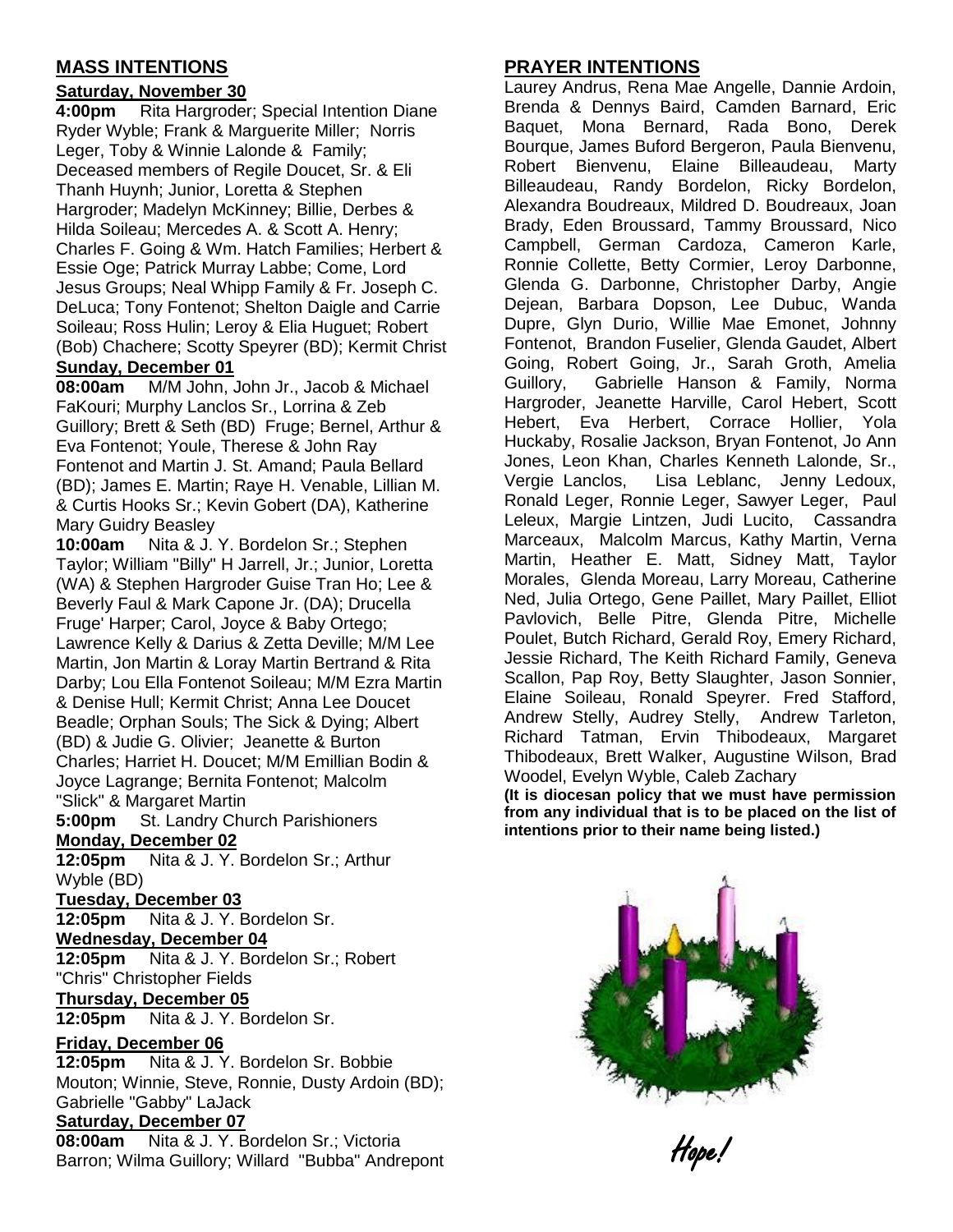## **1 st COMMUNION & CONFIRMATION**

**Registration is now open for both 1st Communion (2nd Graders) and Confirmation (11th graders). Registration forms can be picked up at Valentin Hall OR printed from the church's website StLandryCatholicChurch.com and turned in to the office at Valentin Hall. Deadline for registering is December 12th. Classes will begin for both programs in January 2020.**

## **ALTAR SERVERS**

**We are always looking for more young people who desire to serve our Lord in this very important ministry! All Students who have made their 1st Holy Communion through HS are invited to become servers… Parents contact Deacon Joubert for more information.**

## **MUSIC MINISTRY**

**We are always looking for new voices to enhance our ministry of liturgical music! If you feel called to share your talents in this capacity, call one of our choir directors – JP Poirier (337) 577-6466 or Rafael Henry (337) 739-8173, or call the parish office and someone will get with you!**

## **HOLY LAND PILGRIMAGE**

**Pilgrimage to the Holy Land before Advent 2020. Perfect timing for a life-changing faith trip! Nazareth, Bethlehem, Cana, Mt. Tabor, Jerusalem, the Dead Sea and much more. Don't just see it --- experience it. Scriptures and the Mass will be far more meaningful afterwards. It's a trip you'll treasure the rest of your life! (Nov 2-11, 2020) Save \$300-1200 over similar trips that offer less! Space is limited, so act now. Discounts for those who sign-up soon. For more info, contact Mark Wyble at 816-233- 8427 or [religiousramblers@gmail.com.](mailto:religiousramblers@gmail.com)**

## **ENGAGED ENCOUNTER**

**Spend a weekend away from the cares and distractions of everyday living. Attend a Catholic Engaged Encounter Weekend. The weekend is open to any engaged couple wanting to prepare for a deeper more meaningful life together in a marriage recognized by the Catholic Church according to its Church law. Upcoming weekend dates are January 10-12, March 6-8. For cost of weekends, other dates, and to learn more, visit our website at www.ceelafayette.org or contact Paul & Carolyn Trahan at (337)254-8947 or (337)898-9257, or [cee.trahan@gmailcom.](mailto:cee.trahan@gmailcom)**

## **DOLL & TOY FUND!**

**Christmas is a joyous time of the year. That is the reason members of the Catholic Daughters, Court St. Landry #119, are sponsoring their annual Christmas toy drive. We are hoping to help provide toys to families who might find it difficult to buy gifts for their children this Christmas. Beginning the first week in December, we will begin collecting new, unwrapped toys which can be placed under the Christmas tree at the front entrance of the church, or in the wrapped boxes at the side entrances of the church. (Please keep in mind older children as well). If you would like to make a monetary donation, checks can be made out to Doll & Toy Fund and mailed to 176 Rue Savanna, Opelousas, LA 70570. For more Information, please call Janis Courvelle at 337- 789-0971.** 

## **KNIGHTS of COLUMBUS**

**The Knights of Columbus, Council #1173 meets on the second Thursday of each month. Call Josh Soileau (337)912-5812 if you are interested in joining.** 

## **KC SCHOLARSHIP!**

**The Knights of Columbus Council 1173 is currently accepting applications for the Catholic Youth Leadership Award (CYLA). This is a scholarship program for students in 12th grade. Applicants must be Catholic, and the applicant must be a member of St. Landry Catholic Church. The application deadline is January 15, 2020. For more information, please contact Joshua Soileau at (337) 912-5812.**

## **PRIESTS V. SEMINARIANS**

**Join us as the Runnin' Revs take on the Slammin Sems in the 14 th Annual basketball game between the Lafayette Diocesan priests and seminarians. This popular, fun-filled, family event helps promote and support priestly and religious vocations. Tip-off is at 6:30pm on Tuesday, 12/30/19 at Cathedral-Carmel School Gymnasium, 848 St. John Street, Lafayette. Doors open at 6 pm.** 

## **FOOD for the POOR**

**As usual we will focus on helping those who are in need during the holiday season. We have placed boxes at the doors of the church to collect non-perishable food donations. The donations will be sent to ICONS, our local food pantry, for distribution to those in need in our community.**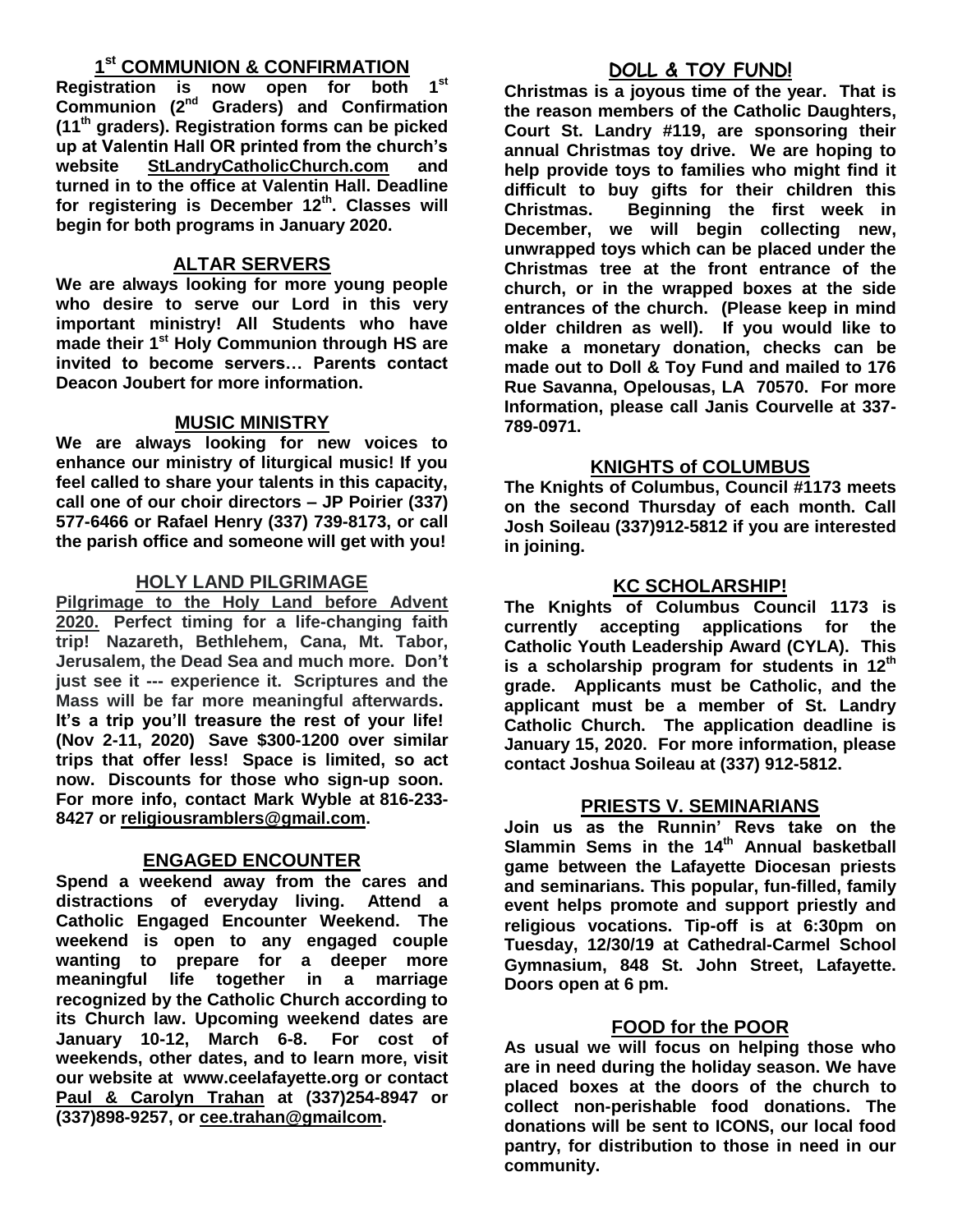## **EXTRA – ORDINARY MINISTERS**

**December 07/08**

**Saturday – 4:00pm** 

**Altar Servers:** Joseph & Mark Wilkes **Extra-ordinary Ministers of the Eucharist:**  Howard Fournier, Julie Roy, Lorna Sue Miller, Paul & Betty Leleux

**Reader:** Nelda Villery

### **Sunday – 8:00am**

**Altar Servers:** Leigh Labrie, Beau & Ethan Stelly **Extra-ordinary Minister of the Eucharist:** Beverly Bernard, Debbie Fay, Lois Joubert **Reader:** Keith & Yvonne Normand **10:00am**

**Altar Servers**: Sam Chachere, Hieu & Jacob Tran **Extra-Ordinary Ministers of the Eucharist:** Paul Briley, Jackie Keyes, Joe Blumrich, Carolyn Jarrelll

**Reader:** Cindy Prather, Josh Soileau

#### **5:00pm**

**Altar Servers:** Mark & Myles Collins **Extra-ordinary Ministers of the Eucharist:** Emily Thibodeaux, Brad & Sharon Ortego, Mercy Jannise

**Reader:** Gil Deville

## **OCS CORNER**

**OC congratulates all ninth grade students participating in the OC Social Studies Fair and gives special recognition to the team of John Michael Jarrell and Carter Zerangue as "overall winners" with their Geography project. Ten projects are going on to parish competition!**

**On the sports side, the Vikings take pride in senior Cameron Gauthier who signed a baseball scholarship to Southeastern Louisiana University. In football, congratulations to the Vikings on a 9-1 season and their playoff action!**

**This week on Tuesday, Dec. 3, please remember "iGiveCatholic Day". Go to iGiveCatholic.org anytime between midnight and 11:59 pm, and please select Opelousas Catholic for your charity. May God bless you for loving His children!**